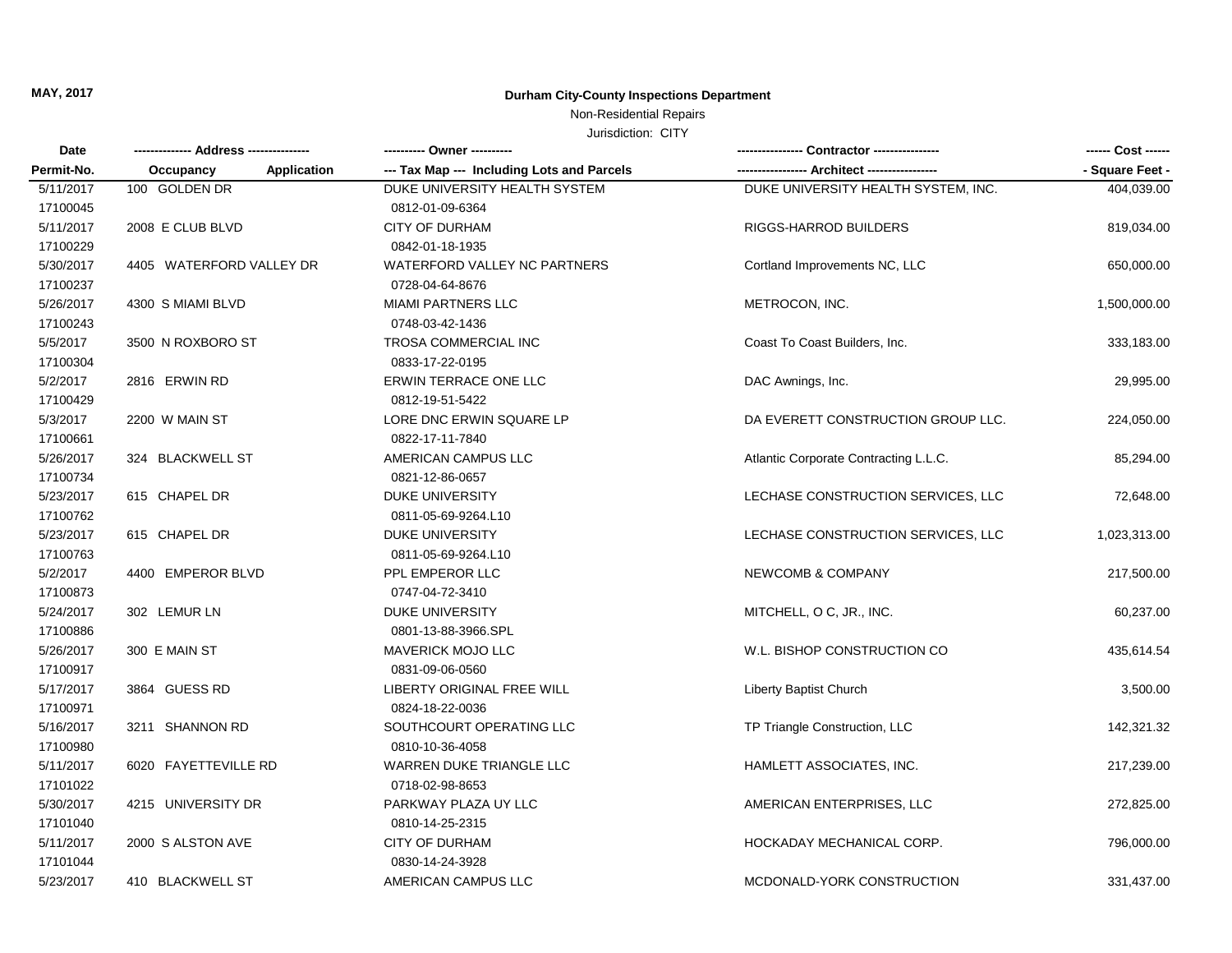Non-Residential Repairs

| Date       |                                 | ---------- Owner ----------                |                                         | ------ Cost ------ |
|------------|---------------------------------|--------------------------------------------|-----------------------------------------|--------------------|
| Permit-No. | <b>Application</b><br>Occupancy | --- Tax Map --- Including Lots and Parcels |                                         | - Square Feet -    |
| 17101088   |                                 | 0821-12-86-0297                            |                                         |                    |
| 5/25/2017  | 800 CAPITOLA DR                 | <b>EPICYPHER INC</b>                       | TEN PENNY CONSTRUCTION, INC.            | 60,900.00          |
| 17101143   |                                 | 0737-01-28-5140.L01                        |                                         |                    |
| 5/16/2017  | 311 RESEARCH DR                 | <b>DUKE UNIVERSITY</b>                     | Atlantic Corporate Contracting L.L.C.   | 118,348.00         |
| 17101196   |                                 | 0811-05-69-9264.L10                        |                                         |                    |
| 5/9/2017   | 311 RESEARCH DR                 | DUKE UNIVERSITY                            | Atlantic Corporate Contracting L.L.C.   | 264,285.00         |
| 17101212   |                                 | 0811-05-69-9264.L10                        |                                         |                    |
| 5/25/2017  | 605 W CHAPEL HILL ST            | CHAPEL HILL DURHAM NC LP                   | 1st Choice Construction Management, LLC | 233,836.39         |
| 17101214   |                                 | 0821-07-67-3645                            |                                         |                    |
| 5/26/2017  | 1200 W CHAPEL HILL ST           | HABITABLE SPACE LLC                        | GATEWAY BUILDING COMPANY                | 36,986.00          |
| 17101230   |                                 | 0821-06-47-3748                            |                                         |                    |
| 5/11/2017  | 2200 W MAIN ST                  | LORE DNC ERWIN SQUARE LP                   | WILSON, C.T., CONST. CO.                | 267,325.00         |
| 17101237   |                                 | 0822-17-11-7840                            |                                         |                    |
| 5/18/2017  | 6910 FAYETTEVILLE RD            | SOUTHPOINT MALL LLC                        | Alco Construction, LLC                  | 78,990.00          |
| 17101274   |                                 | 0718-04-64-7017.SPL                        |                                         |                    |
| 5/4/2017   | 640 HIDDENBROOK DR              | LENNAR CAROLINAS LLC                       | SITESCAPES, LLC.                        | 135,168.00         |
| 17101282   |                                 | 0850-03-96-8044                            |                                         |                    |
| 5/9/2017   | 2222 E NC 54 HWY                | DURHAM HEADQUARTERS PARK                   | STERLING CONTRACTORS, LLC               | 514,223.00         |
| 17101285   |                                 | 0738-03-12-9550                            |                                         |                    |
| 5/2/2017   | 40 DUKE MEDICINE CIR            | <b>DUKE UNIVERSITY</b>                     | DUKE UNIVERSITY HEALTH SYSTEM, INC.     | 68,778.00          |
| 17101296   |                                 | 0811-05-69-9264.L10                        |                                         |                    |
| 5/4/2017   | 3639 OLD CHAPEL HILL RD         | WESTMINSTER PRESBYTERIAN CH                | WILSON, C.T., CONST. CO.                | 119,824.00         |
| 17101299   |                                 | 0810-14-32-6854                            |                                         |                    |
| 5/9/2017   | 1000 PARLIAMENT CT              | LIBERTY PROPERTY LIMITED                   | Brookwood Construction, LLC             | 156,508.00         |
| 17101305   |                                 | 0747-04-82-1238                            |                                         |                    |
| 5/12/2017  | 320 TOWERVIEW DR                | DUKE UNIVERSITY                            | LECHASE CONSTRUCTION SERVICES, LLC      | 107,225.00         |
| 17101330   |                                 | 0811-05-69-9264.L10                        |                                         |                    |
| 5/10/2017  | 300 W MORGAN ST                 | CDP DURHAM CTR INVESTORS LLC               | BRIDGEPOINT GENERAL CONTRACTING, INC.   | 20,700.00          |
| 17101342   |                                 | 0821-08-88-9307                            |                                         |                    |
| 5/10/2017  | 1009 SLATER RD                  | ROC III FAIRLEAD IMPERIAL                  | MCDONALD-YORK CONSTRUCTION              | 445,964.00         |
| 17101344   |                                 | 0747-04-64-1395                            |                                         |                    |
| 5/4/2017   | 220 SCIENCE DR                  | <b>DUKE UNIVERSITY</b>                     | MITCHELL, O C, JR., INC.                | 189,164.00         |
| 17101345   |                                 | 0811-05-69-9264.L10                        |                                         |                    |
| 5/10/2017  | 1000 PARK FORTY PLZ             | CCP PROPERTY RALEIGH DURHAM LL             | PULLEN, R.L. & ASSOCIATES               | 176,357.00         |
| 17101349   |                                 | 0738-03-14-5537                            |                                         |                    |
| 5/25/2017  | 4405 WATERFORD VALLEY DR        | WATERFORD VALLEY NC PARTNERS               | Cortland Improvements NC, LLC           | 50,000.00          |
| 17101350   |                                 | 0728-04-64-8676                            |                                         |                    |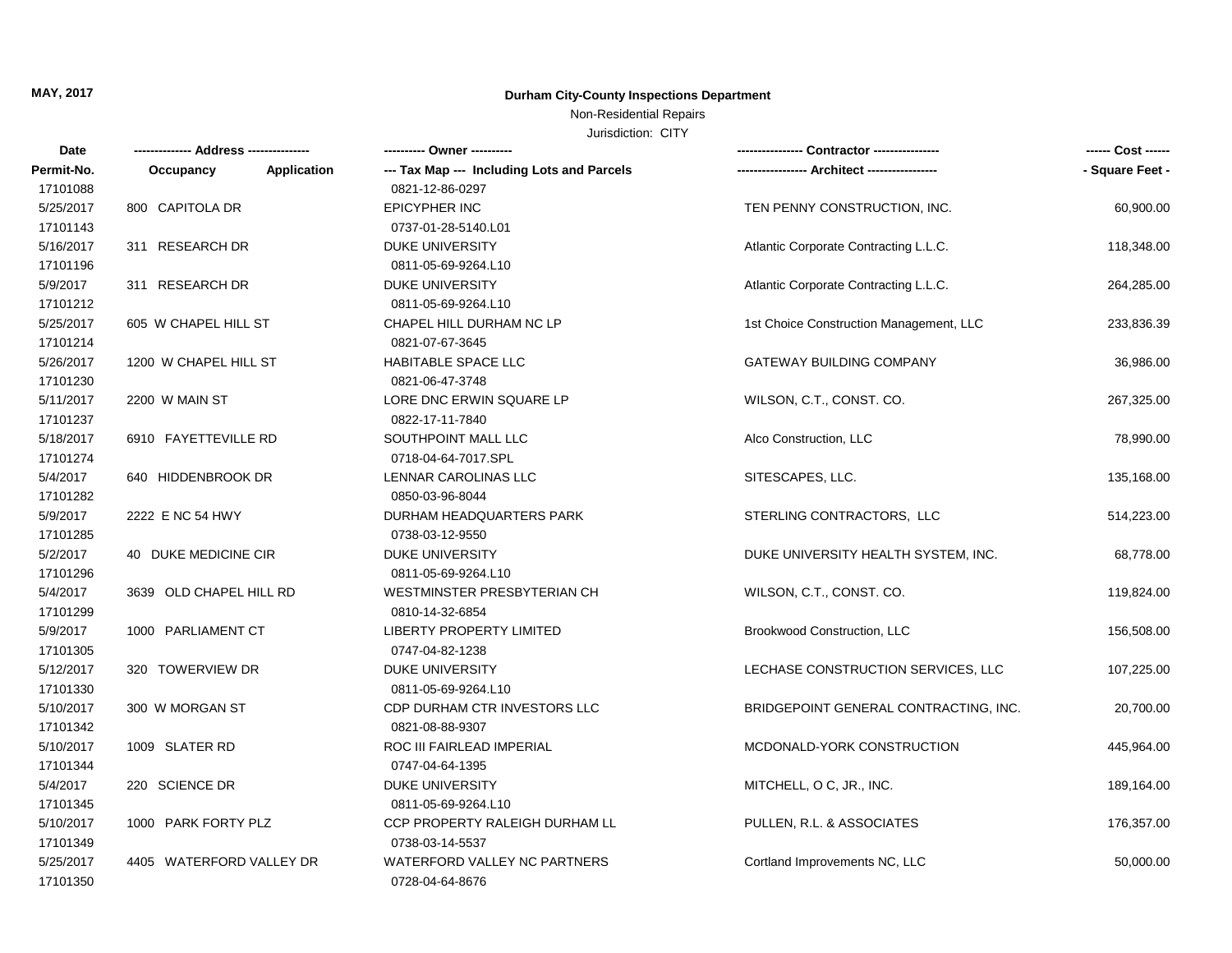### Non-Residential Repairs

| Date       |                                 |                                            |                                       | ------ Cost ------ |
|------------|---------------------------------|--------------------------------------------|---------------------------------------|--------------------|
| Permit-No. | <b>Application</b><br>Occupancy | --- Tax Map --- Including Lots and Parcels |                                       | - Square Feet -    |
| 5/10/2017  | 225 KENTINGTON DR               | <b>HENDRICK AUTOMOTIVE GROUP</b>           | <b>BLACKLEAF, INC.</b>                | 153,967.50         |
| 17101359   |                                 | 0718-04-62-1234                            |                                       |                    |
| 5/10/2017  | 225 KENTINGTON DR               | HENDRICK AUTOMOTIVE GROUP                  | <b>BLACKLEAF, INC.</b>                | 6,885.00           |
| 17101360   |                                 | 0718-04-62-1234                            |                                       |                    |
| 5/10/2017  | 225 KENTINGTON DR               | HENDRICK AUTOMOTIVE GROUP                  | <b>BLACKLEAF, INC.</b>                | 11,556.00          |
| 17101361   |                                 | 0718-04-62-1234                            |                                       |                    |
| 5/15/2017  | 2200 W MAIN ST                  | LORE DNC ERWIN SQUARE LP                   | VISION CONTRACTORS, INC.              | 31,100.00          |
| 17101371   |                                 | 0822-17-11-7840                            |                                       |                    |
| 5/26/2017  | 311 RESEARCH DR                 | <b>DUKE UNIVERSITY</b>                     | Atlantic Corporate Contracting L.L.C. | 110,628.00         |
| 17101385   |                                 | 0811-05-69-9264.L10                        |                                       |                    |
| 5/5/2017   | 2525 E NC 54 HWY                | ARE-NC REGION NO 5 LLC                     | Shelco, LLC                           | 14,950,000.00      |
| 17101398   |                                 | 0738-03-33-9121                            |                                       |                    |
| 5/9/2017   | 100 CAPITOLA DR                 | ARE-100/800/801 CAPITOLA LLC               | BE & K BUILDING GROUP LLC.            | 390,000.00         |
| 17101409   |                                 | 0737-01-29-8529                            |                                       |                    |
| 5/18/2017  | 2102 S ALSTON AVE               | SOUTH ATLANTIC CONFRNC ASSOC               | <b>Triangle Roofing</b>               | 29,974.00          |
| 17101412   |                                 | 0830-14-34-0640                            |                                       |                    |
| 5/5/2017   | 100 CAPITOLA DR                 | ARE-100/800/801 CAPITOLA LLC               | BE & K BUILDING GROUP LLC.            | 438,565.00         |
| 17101416   |                                 | 0737-01-29-8529                            |                                       |                    |
| 5/12/2017  | 810 NINTH ST                    | TP NINTH STREET APARTMENTS LLC             | TP Triangle Construction, LLC         | 374,508.56         |
| 17101424   |                                 | 0822-14-32-2967.000                        |                                       |                    |
| 5/4/2017   | 3700 SWARTHMORE RD              | <b>CITY OF DURHAM</b>                      | Atlantic Corporate Contracting L.L.C. | 29,031.00          |
| 17101427   |                                 | 0719-03-44-4793                            |                                       |                    |
| 5/15/2017  | 300 N ROXBORO RD                | <b>COUNTY OF DURHAM</b>                    | SKANSKA USA BUILDING, INC.            | 35,540,952.00      |
| 17101428   |                                 | 0831-09-07-7011                            |                                       |                    |
| 5/26/2017  | 311 RESEARCH DR                 | <b>DUKE UNIVERSITY</b>                     | Atlantic Corporate Contracting L.L.C. | 234,686.00         |
| 17101430   |                                 | 0811-05-69-9264.L10                        |                                       |                    |
| 5/11/2017  | 1413 E NC 54 HWY                | <b>JAAM TWO LLC</b>                        | Aquatic Designs, Inc.                 | 60,000.00          |
| 17101433   |                                 | 0728-04-64-2448                            |                                       |                    |
| 5/18/2017  | 4020 STIRRUP CREEK DR           | ALIDADE TBC 4020 LLC                       | Kellogg Brown & Root LLC              | 35,000.00          |
| 17101448   |                                 | 0748-02-58-6438                            |                                       |                    |
| 5/30/2017  | 3643 N ROXBORO ST               | <b>COUNTY OF DURHAM</b>                    | WILSON, C.T., CONST. CO.              | 425,127.00         |
| 17101452   |                                 | 0823-17-82-9096                            |                                       |                    |
| 5/9/2017   | 4022 STIRRUP CREEK DR           | ALIDADE TBC 4022 LLC                       | INTEGRITY SERVICES GROUP LLC.         | 1.00               |
| 17101456   |                                 | 0748-02-68-3445                            |                                       |                    |
| 5/16/2017  | 300 SWIFT AVE                   | DURHAM REALTY INCORPORATED                 | LECHASE CONSTRUCTION SERVICES, LLC    | 420,000.00         |
| 17101459   |                                 | 0821-06-29-9997                            |                                       |                    |
| 5/23/2017  | 2301 ERWIN RD                   | DUKE UNIVERSITY                            | SKANSKA USA BUILDING, INC.            | 2,913,301.00       |